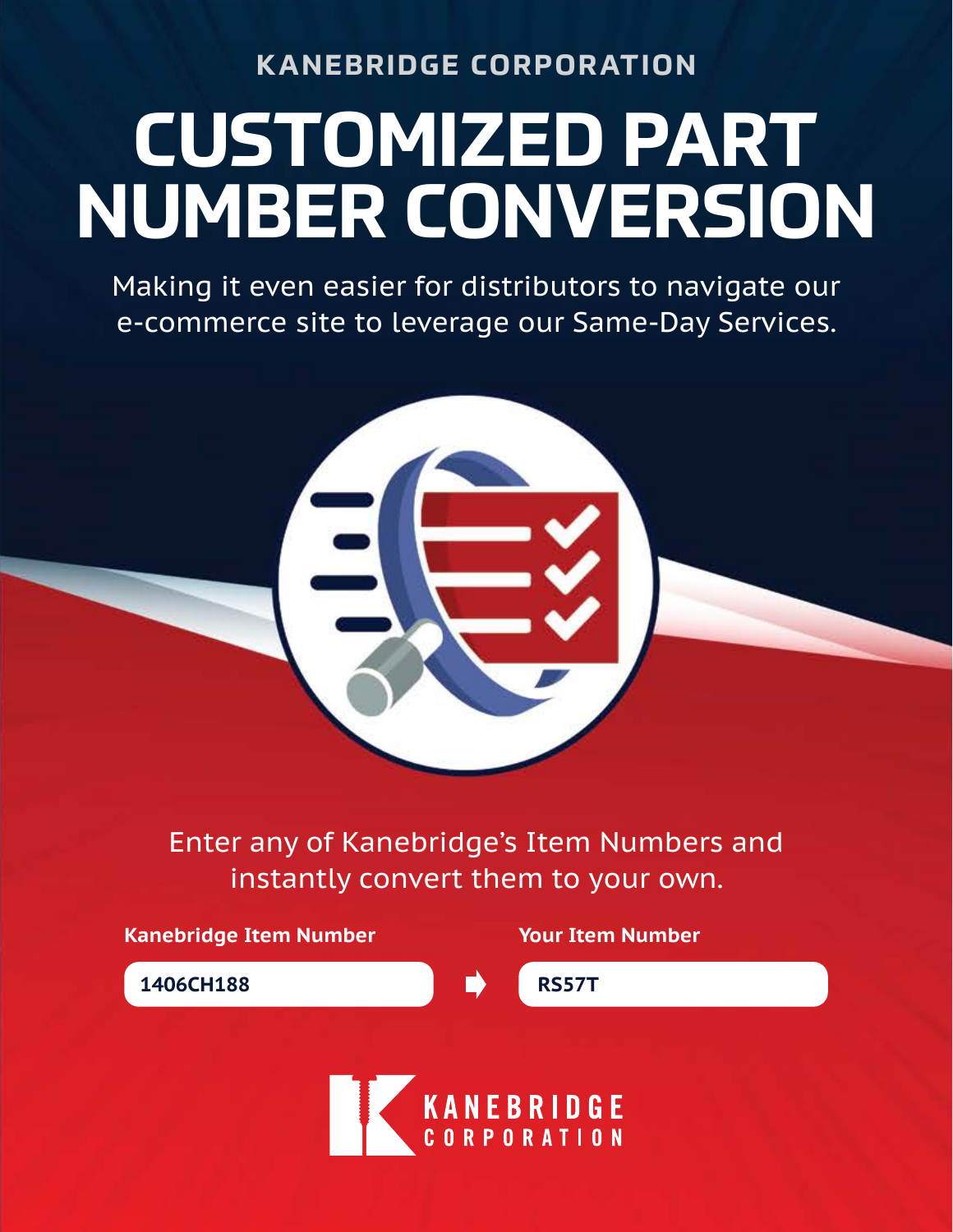### **3 WAYS TO ADD YOUR OWN PART NUMBERS TO OUR DATABASE**



#### **WHENEVER YOU PLACE AN ONLINE ORDER**

Anytime you place an order for an item online, a field is made available where the customer Part Number can be added for each line item ordered.



#### **SUBMIT YOUR LIST ONLINE**

Customers can submit an entire list of items online—without placing them on order (up to 30 items at a time, example on the right).

- 1. Login to Kanebridge (Required)
- 2. Go to the Products page
- 3. Click on "Item Number Match" at the bottom of the right column



#### **LET US DO IT FOR YOU!**

Customers can submit a spreadsheet file to our Customer Service Department. The file must include one column with Kanebridge Part Numbers and another with the corresponding distributor Part Numbers.

## **WHAT ARE THE ADVANTAGES?**



#### **SPEED**

The ability to use your company's part numbers when ordering enhances the speed and accuracy of every transaction you make on FasNet™.

#### **FAMILIARITY**

Once your part numbers are added to our database, they are included on all documents that accompany those items. Packing lists and invoices become easier to process because your organization is looking at information familiar to them.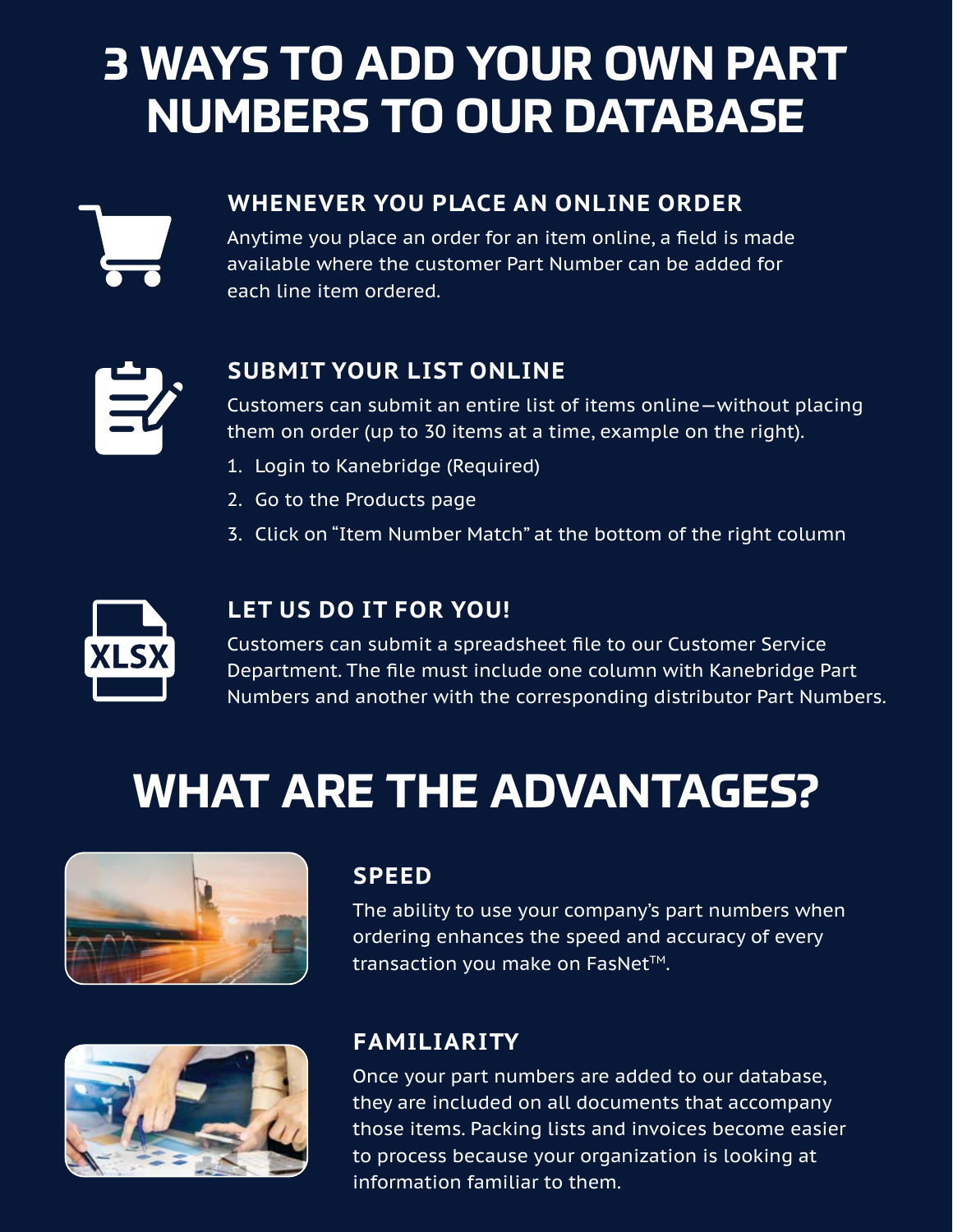### **FASNET™ CORRESPONDING ITEM LIST**

#### **TO ADD AN ITEM**

Enter Kanebridge's Item Number and your equivalent Item Number to store your information in our database.

#### **TO REMOVE A PREVIOUSLY ENTERED ITEM**

Enter Kanebridge's Item Number under "Item Number" and "**REMOVE**" under "Your Item Number". Once you submit the information, the Item Number will be removed.

| Line                    | Item Number Your Item Number | Line                    | Item Number Your Item Number |
|-------------------------|------------------------------|-------------------------|------------------------------|
| $\mathbf{1}$            |                              | $\overline{2}$          |                              |
| $\overline{\mathbf{3}}$ |                              | $\overline{\mathbf{4}}$ |                              |
| 5                       |                              | $6\phantom{1}6$         |                              |
| $\overline{7}$          |                              | 8                       |                              |
| 9                       |                              | 10                      |                              |
| 11                      |                              | 12                      |                              |
| 13                      |                              | 14                      |                              |
| 15                      |                              | 16                      |                              |
| 17                      |                              | 18                      |                              |
| 19                      |                              | 20                      |                              |
| 21                      |                              | 22                      |                              |
| 23                      |                              | 24                      |                              |
| 25                      |                              | 26                      |                              |
| 27                      |                              | 28                      |                              |
| 29                      |                              | 30                      |                              |

**Update Item Information Clear All Fields**